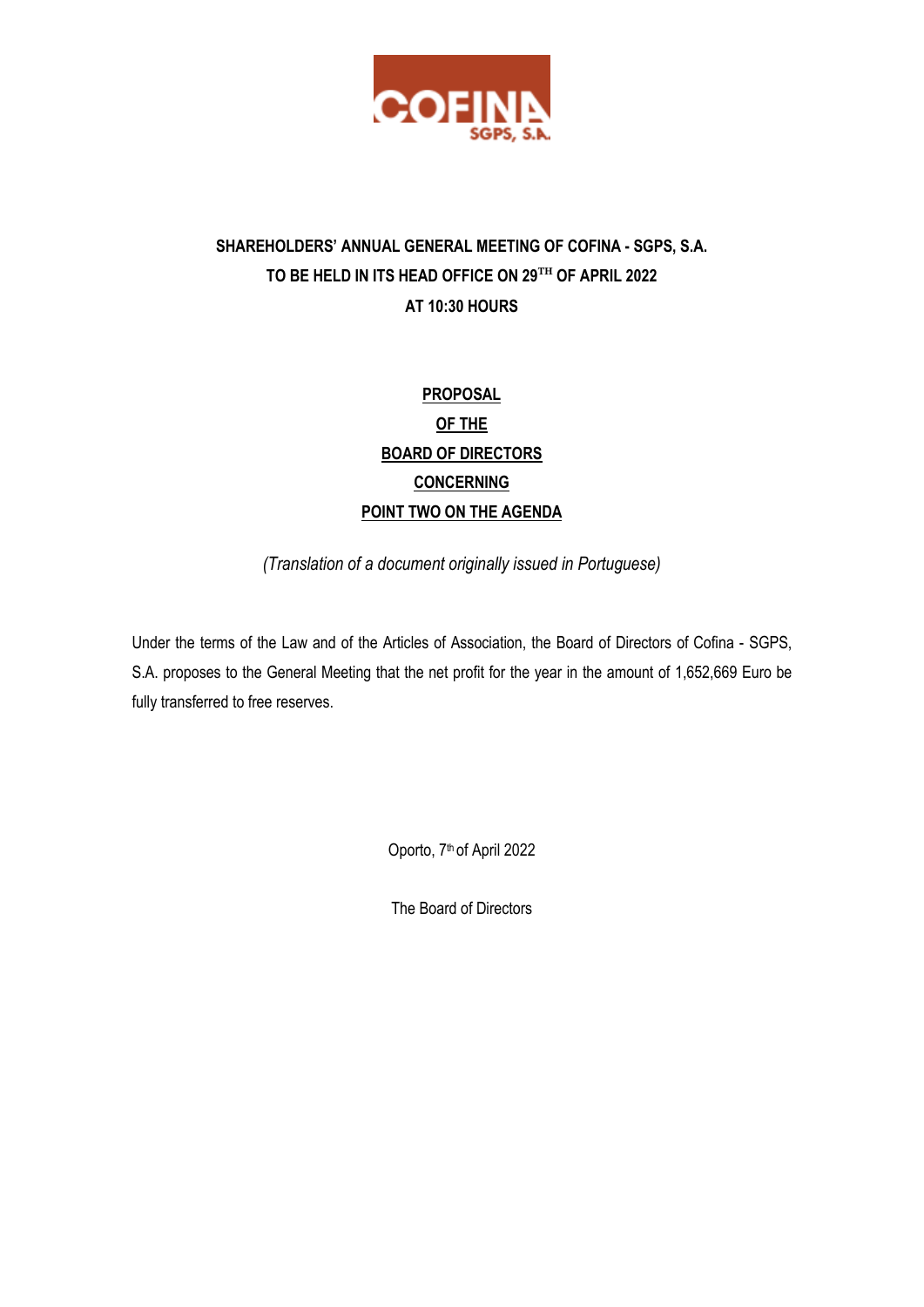*PROMENDO INVESTIMENTOS, S.A.*

## **SHAREHOLDERS' ANNUAL GENERAL MEETING OF COFINA - SGPS, S.A. TO BE HELD IN ITS HEAD OFFICE ON 29th OF APRIL 2022, AT 10:30 HOURS**

# **PROPOSAL OF THE SHAREHOLDER PROMENDO INVESTIMENTOS, S.A. CONCERNING POINT THREE ON THE AGENDA**

*(Translation of a document originally issued in Portuguese)*

**PROMENDO INVESTIMENTOS, S.A.,** in its capacity of shareholder holding 20,488,760 shares representing 19.98% of the share capital and voting rights of **COFINA - SGPS, S.A.**, proposes to the shareholders that they express their confidence in the management and supervision of the company business in 2021, approving a vote of praise for and confidence in the way that the company business was managed and supervised during the 2021 financial year.

Lisbon, 7<sup>th</sup> of April 2022

----------------------------------------- The Board of Directors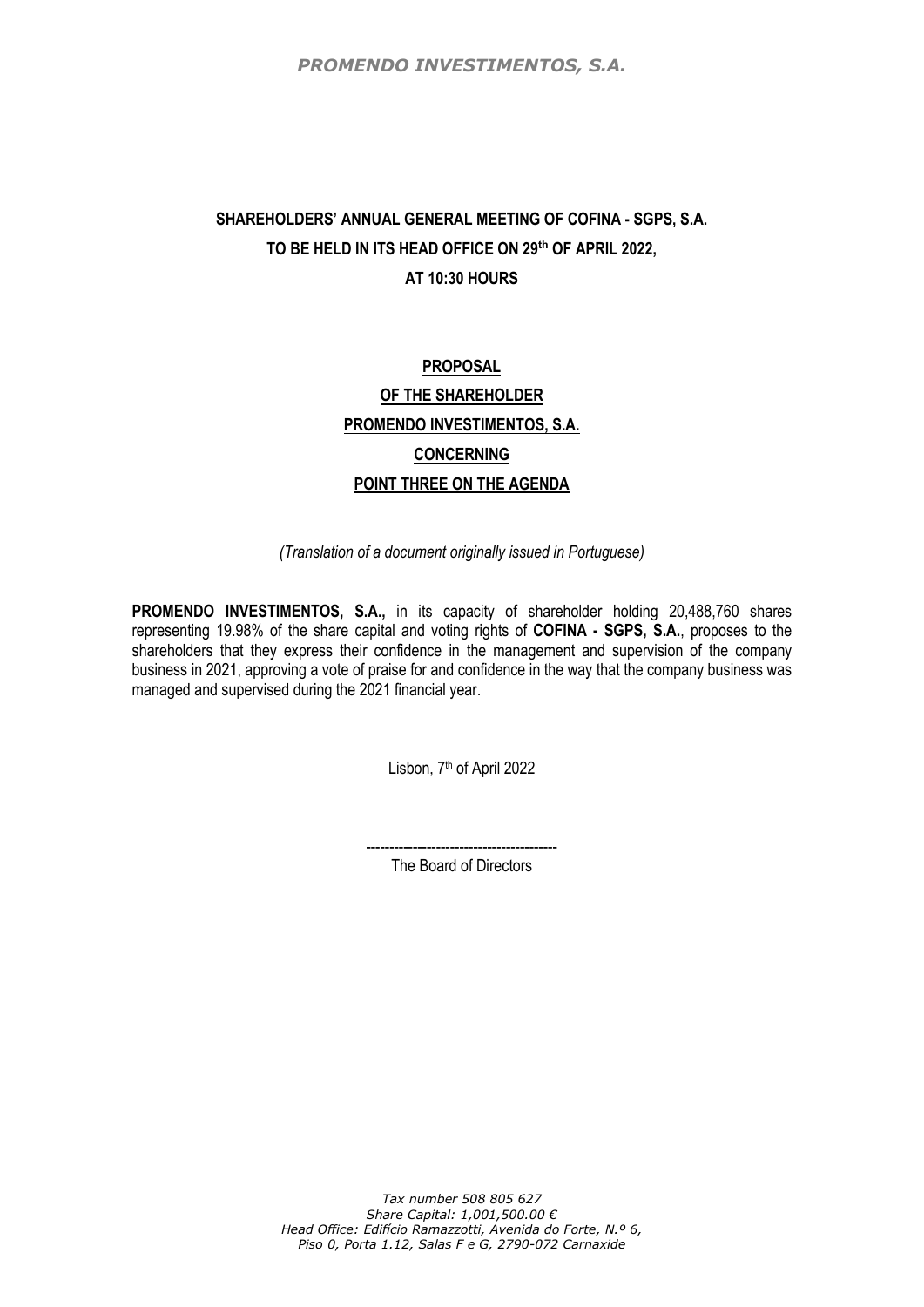### **SHAREHOLDERS' ANNUAL GENERAL MEETING OF COFINA - SGPS, S.A. TO BE HELD IN ITS HEAD OFFICE ON 29**TH **OF APRIL 2022, AT 10:30 HOURS**

#### **PROPOSAL OF THE SUPERVISORY BOARD CONCERNING POINT FOUR ON THE AGENDA**

*(translation of a document originally issued in Portuguese)*

Under the terms of and for the purposes of Article 420, no. 2, b) of the Portuguese Companies Act, we propose that should be appointed as the Statutory Auditor of COFINA - SGPS, S.A for the term corresponding to the year 2022:

*Deloitte & Associados, SROC, S.A.,* with headquarter at Avenida Eng. Duarte Pacheco, 7, 1070-100 Lisbon, with the company identification no. 501 776 311, member of the Statutory Auditors Association under no. 43, represented by Tiago Nuno Proença Esgalhado, married, with professional address at Avenida Eng. Duarte Pacheco, 7, 1070-100 Lisbon, holder of tax identification number 201 295 369, member of the Statutory Auditors Association under no. 1150.

When preparing the present proposal, the advantages and disadvantages of keeping the same audit firm for the new mandate were taken into account.

In our opinion, the quality of Deloitte's work and the experience it has accumulated in the sector in which Cofina, S.G.P.S., S.A. is active outweigh the possible downsides of maintaining the same company for the said term.

The information required by sub-paragraph d) of paragraph 1 of article 289 of Portuguese Companies Act is hereto attached.

Oporto, 15<sup>th</sup> of March 2022

For the Supervisory Board,

António Luís Isidro de Pinho– President

Pedro Nuno Fernandes de Sá Pessanha da Costa – Member

Ana Paula dos Santos Silva e Pinho – Member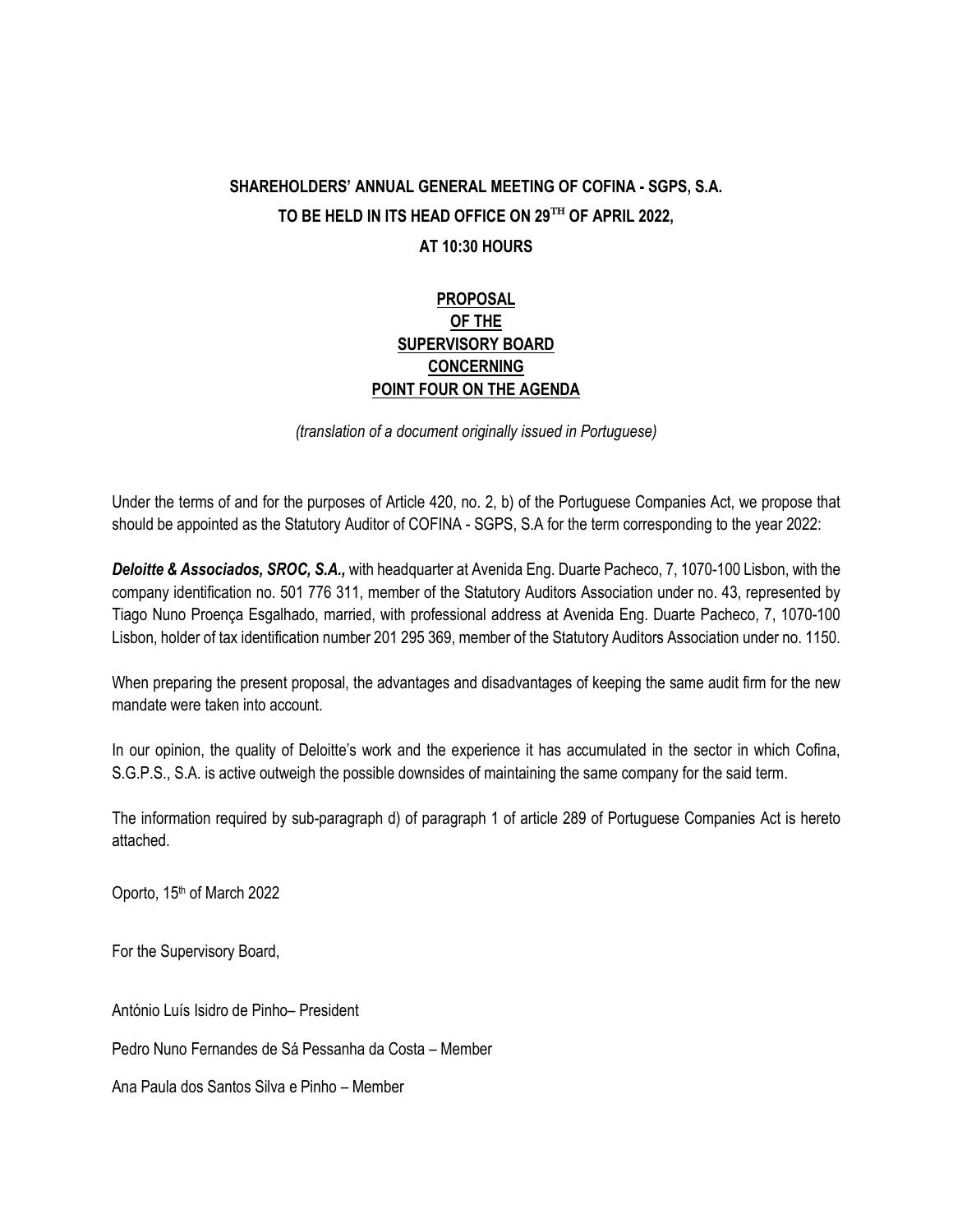

## **SHAREHOLDERS' ANNUAL GENERAL MEETING OF COFINA - SGPS, S.A. TO BE HELD IN ITS HEAD OFFICE ON 29TH OF APRIL 2022, AT 10:30 HOURS**

# **PROPOSAL OF THE BOARD OF DIRECTORS CONCERNING POINT FIVE ON THE AGENDA**

#### *(Translation of a document originally issued in Portuguese)*

It is proposed that the Shareholders' General Meeting authorises the Board of Directors to acquire and sell treasury shares of the Company on the regulated market within the legal limits and within the following terms and conditions:

#### **One – Acquisition of treasury shares:**

- a) the maximum number of treasury shares acquired may not exceed ten percent of the share capital;
- b) the period for which this authorization will last shall not exceed eighteen months from the date of the decision;
- c) treasury shares will always be acquired on the regulated market;
- d) the minimum and maximum acquisition prices will be eighty five percent and one hundred and ten percent, respectively, of the shares price at closing on the session immediately before the day on which the transaction is made.

#### **Two – Disposal of treasury shares:**

- a) the minimum number of treasury shares to be sold is one hundred shares;
- b) the period for which this authorization will last shall not exceed eighteen months from the date of the decision;
- c) treasury shares will always be sold on the regulated market;
- d) the minimum sale price will be eighty five percent of the shares price at closing on the session immediately before the day on which the transaction is made.

The Board of Directors is authorised to decide on the timing of operations, taking into account market conditions, the interest of the company and its shareholders.

Oporto, 7<sup>th</sup> of April 2022

The Board of Directors